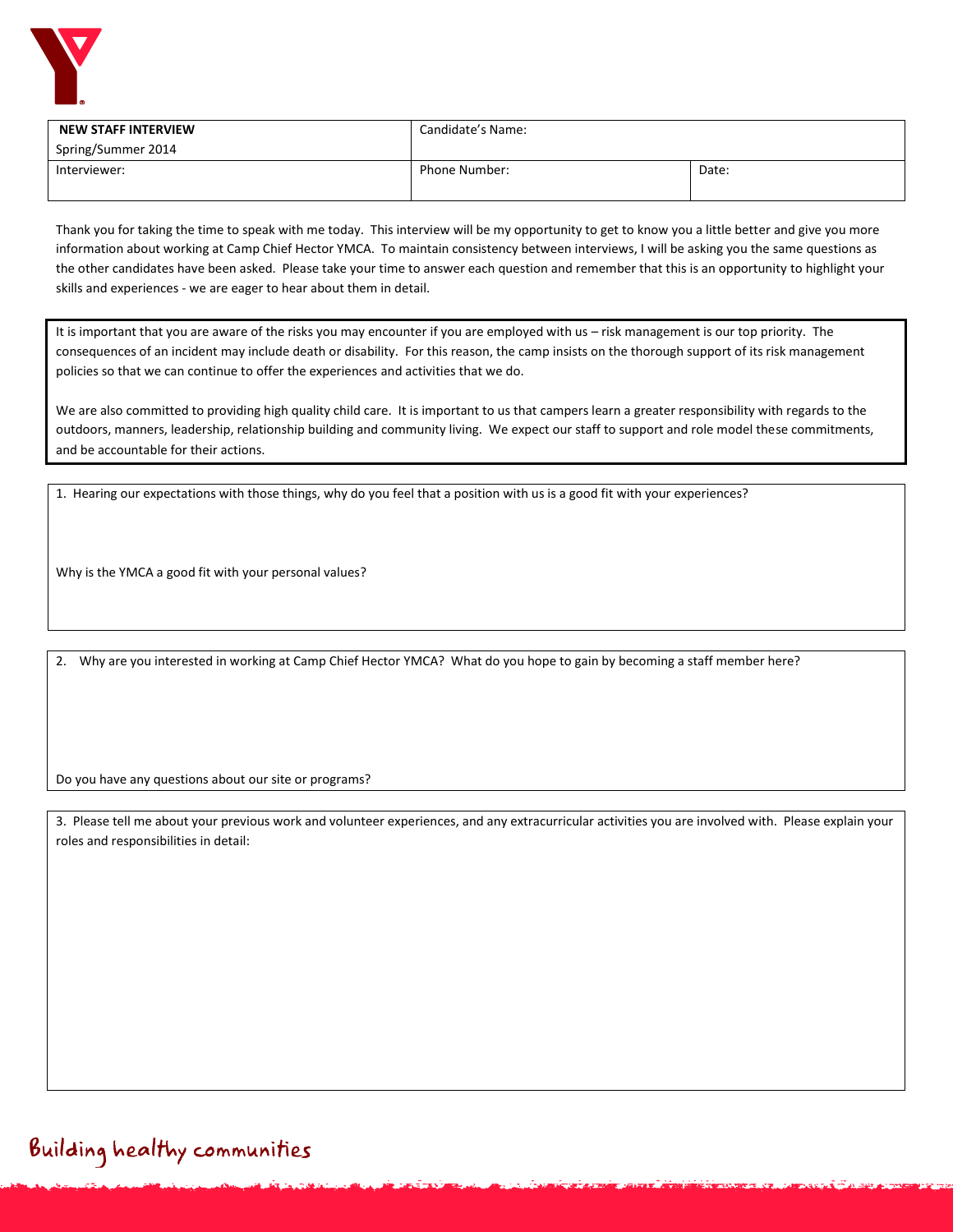

|  | 4. Can you tell me about an accomplishment in your life that you are really proud of: |  |  |  |
|--|---------------------------------------------------------------------------------------|--|--|--|
|--|---------------------------------------------------------------------------------------|--|--|--|

5. Can you tell me about a time when you have gone the extra mile or really gone out of your way to help someone else out?

Another example? (one in a team environment and one individual) What was the most satisfying part or challenging part? How did this experience allow you to change or grow?

6. Can you tell me about a time when you have built a strong relationship with a child?

7. An important part of a position at camp is your ability to be playful, capture the imagination of kids and really connect at their level. Do you have a specific example of a time when you have done this?

Have you been in a situation where you had to switch an activity at the last minute? How did you recognize the need for change? How did the group respond?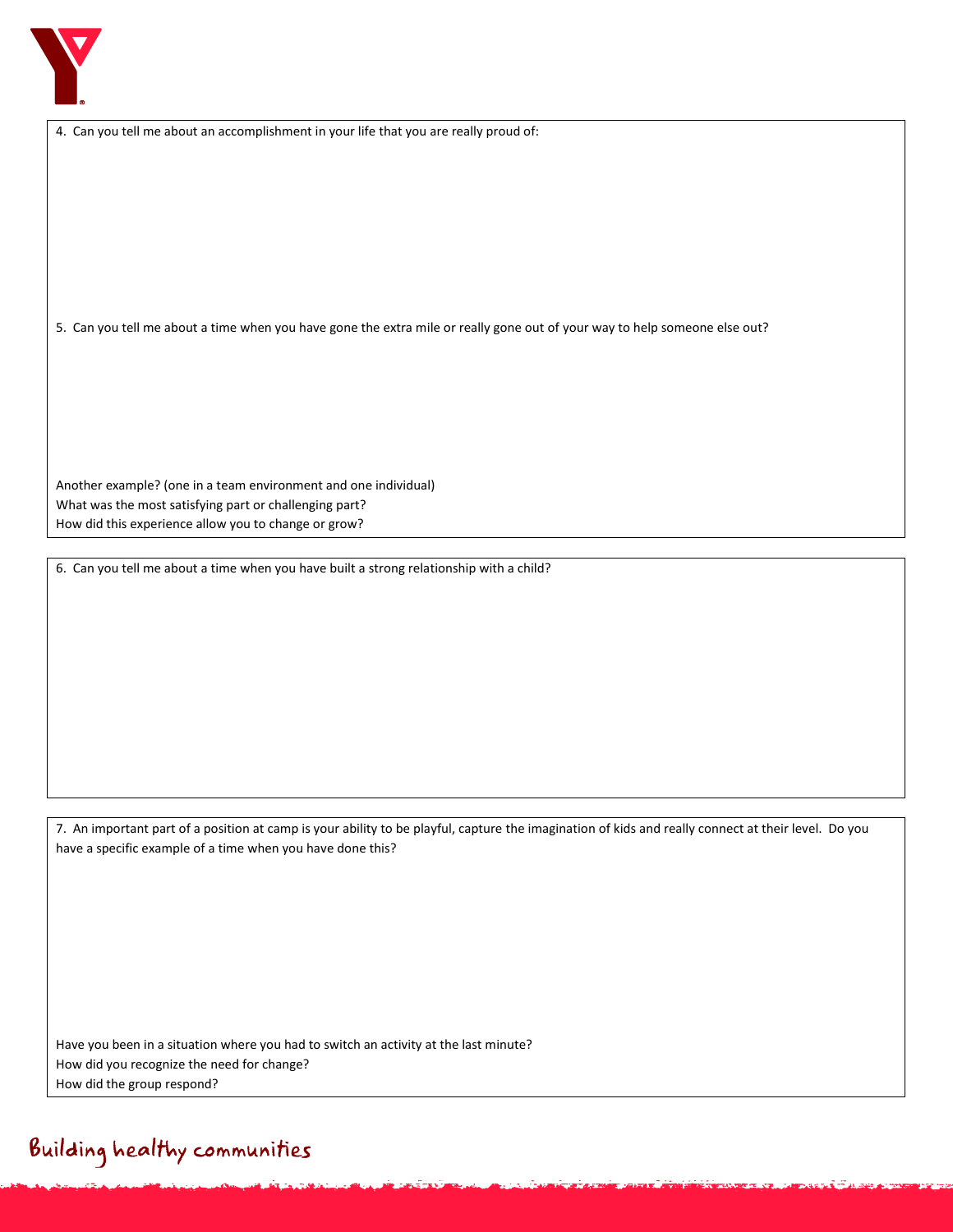

8. Camp can be a very demanding and tiring environment. Managing your levels of stress and frustration are very important. Can you tell me about what you do if you feel yourself getting stressed out, frustrated or even really overtired and still having to push through?

Do you have a specific example? What would you do the same or differently?

9. Can you tell me about a time when you received growth-oriented feedback and what you did after receiving it?

What did you learn?

10. What do you feel are important qualities for a camp staff to have? Why?

11. Where do see your areas of strength for this type of position?

Where do you see your areas of growth for this type of position?